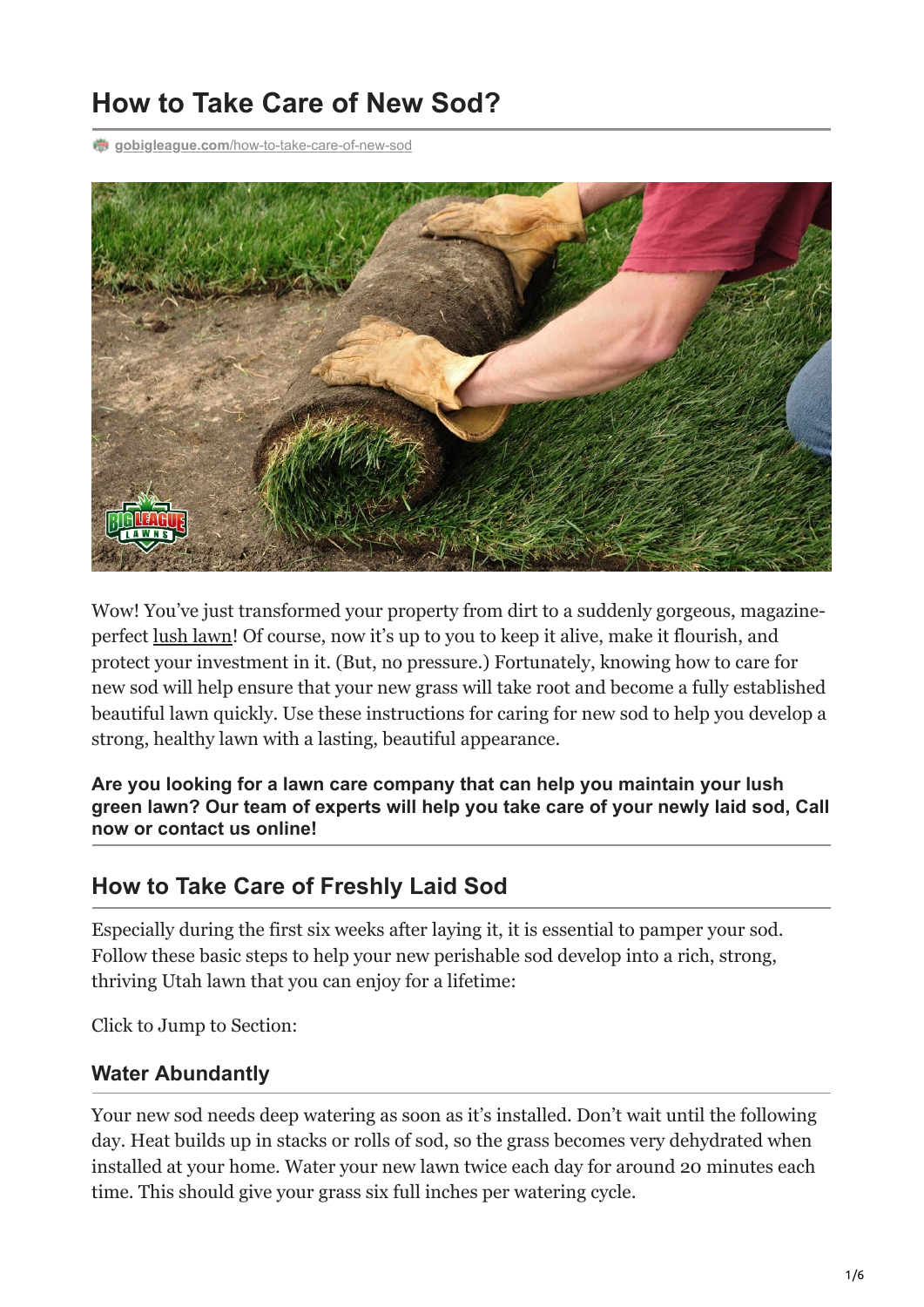Arrange your routine for the [best time to water new sod](https://gobigleague.com/lawn-watering-guide-utah/) — mornings and late afternoons. Those are usually the best hours of the day to water a lawn because temperatures are cooler. Adjust your watering schedule to make sense based on the amount of rainfall the grass is absorbing.

Make sure your sprinklers are reaching *all* areas of the lawn. Look for any signs that some areas of your new grass may be too dry. Add extra water to those spots as needed to rehydrate them. Your new grass needs the most watering through the first 14 weeks after the sod is installed.



### **Follow Expert Mowing Guidelines**

Wait to mow your new lawn until the grass has firmly taken root. Typically, with sufficient watering, you can probably safely move after the first three weeks. If you installed the sod while it was dormant during the winter, wait around 3 to 4 weeks after the start of its growing cycle in the spring before you mow for the first time.

Before you mow, spot-check areas of your lawn to confirm that your sod is growing well [and that a reasonably strong root system has developed and is binding it to the soil. Set](https://gobigleague.com/5-smart-mowing-tips-for-a-lush-green-lawn/) your mower blades to cut off only the top one-third of the grass blades. After mowing, your grass should be around 3 to 4 inches tall.

Sharpen the lawnmower blades, as needed, to ensure that the mower is *cutting* the grass and not *pulling* it out of the ground with a dull blade. Your grass will flourish better, have greater resilience to common Utah lawn diseases and rot, and look more attractive if you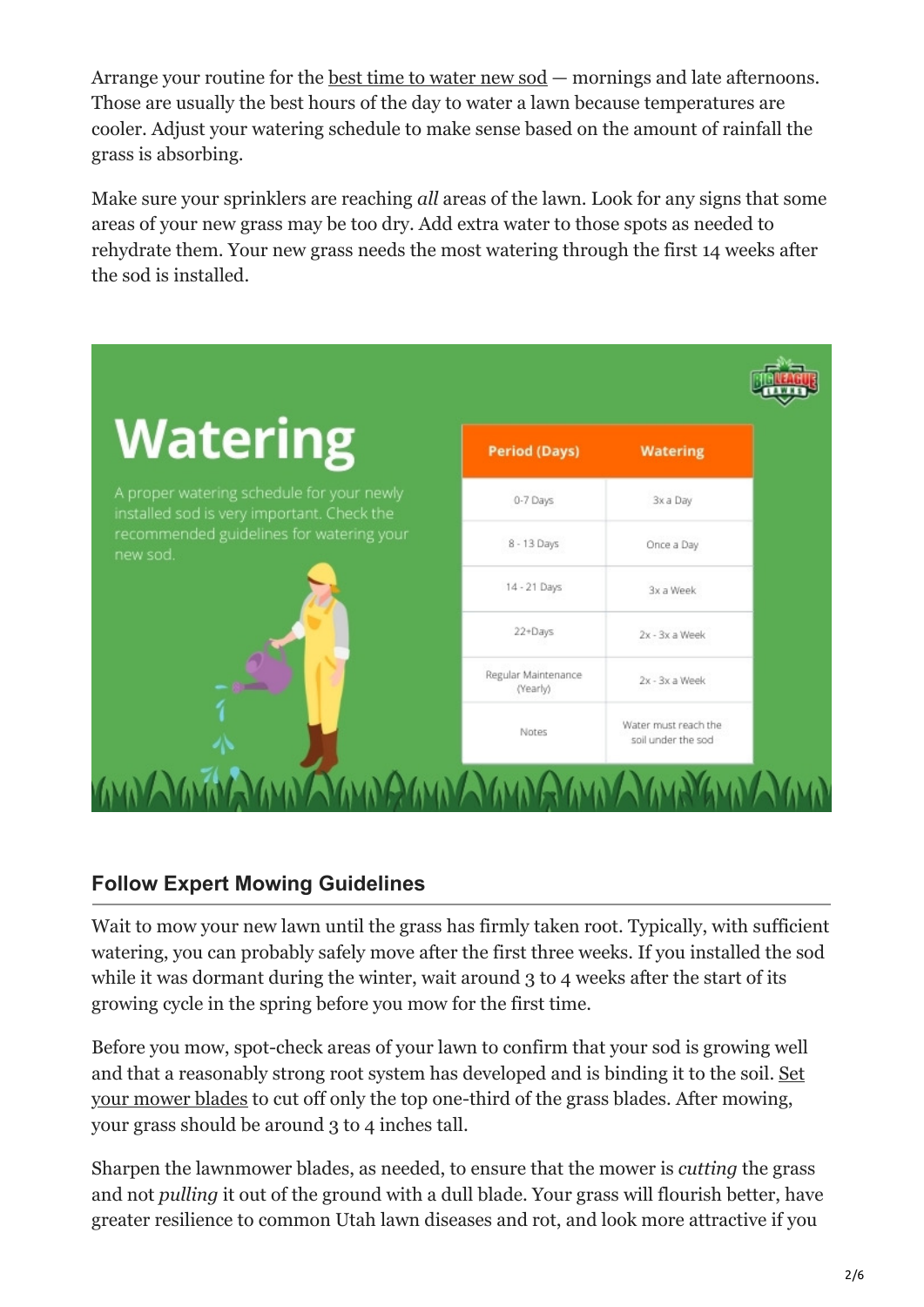

#### **Use Proper Weed Control**

After your new sod is fully rooted and established as your lush new lawn, turn your attention to keeping your yard free from weeds that will try to crowd out the grass. After the first four mowings, if your lawn has endured those well and looks strong and healthy, you can start using weed control products.

Choose a [weed control solution](https://gobigleague.com/lawn-weed-control-company-utah/) designed specifically for your lawn's turf type and for the growing zone where your property is located. Ask for professional guidance on weed control products, if necessary.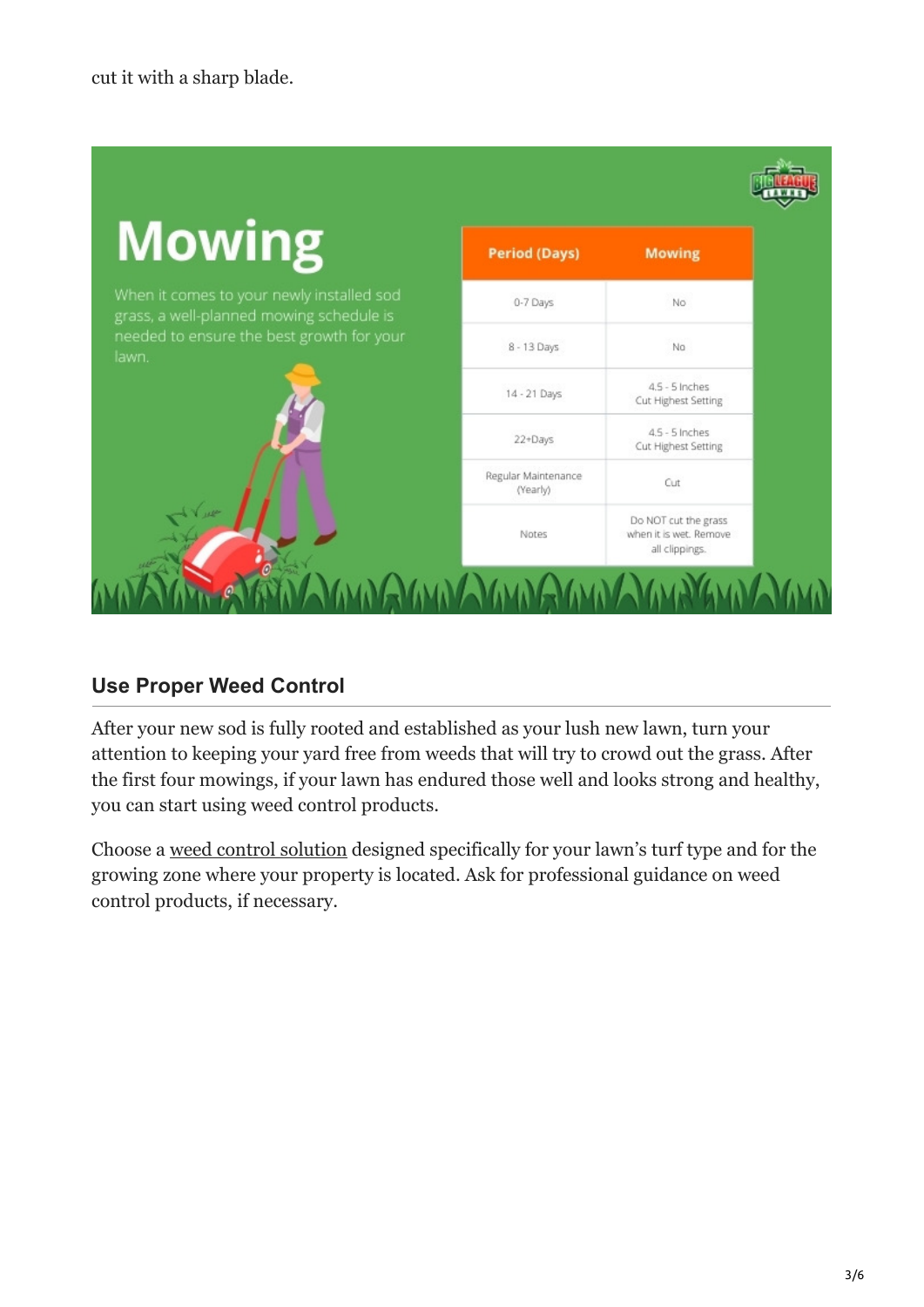| <b>Weeding</b>                                                                                                                   | <b>Period (Days)</b>            | <b>Weeding</b>                                        |
|----------------------------------------------------------------------------------------------------------------------------------|---------------------------------|-------------------------------------------------------|
| Removing weed from your sod is crucial to<br>maintain its health. It will be great if you fight<br>off weeds before they spread! | 0-7 Days                        | No.                                                   |
|                                                                                                                                  | 8 - 13 Days                     | No                                                    |
|                                                                                                                                  | 14 - 21 Days                    | Before Moving                                         |
|                                                                                                                                  | 22+Days                         | Before Moving                                         |
|                                                                                                                                  | Regular Maintenance<br>(Yearly) | Before Moving                                         |
|                                                                                                                                  | Notes                           | Manually pull out the<br>weeds before they<br>spread. |

### **Apply Lawn Pest Control**

Wait another 4 to 5 mowings after you start using weed control before you begin using lawn pest control products on your new lawn. This should give your new grass plenty of time to recover from the process of establishing sod as your new lawn. Follow professional recommendations for your climate, soil condition, and turf species to determine the best lawn pest control agents to use on your new grass.

Ask your lawn pest control expert about bug barriers, protection from [lawn grubs](https://gobigleague.com/lawn-grub-prevention-control/) (beetle larvae), etc., and other common lawn pests in Utah. Begin to educate yourself on adequate lawn pest control in the region.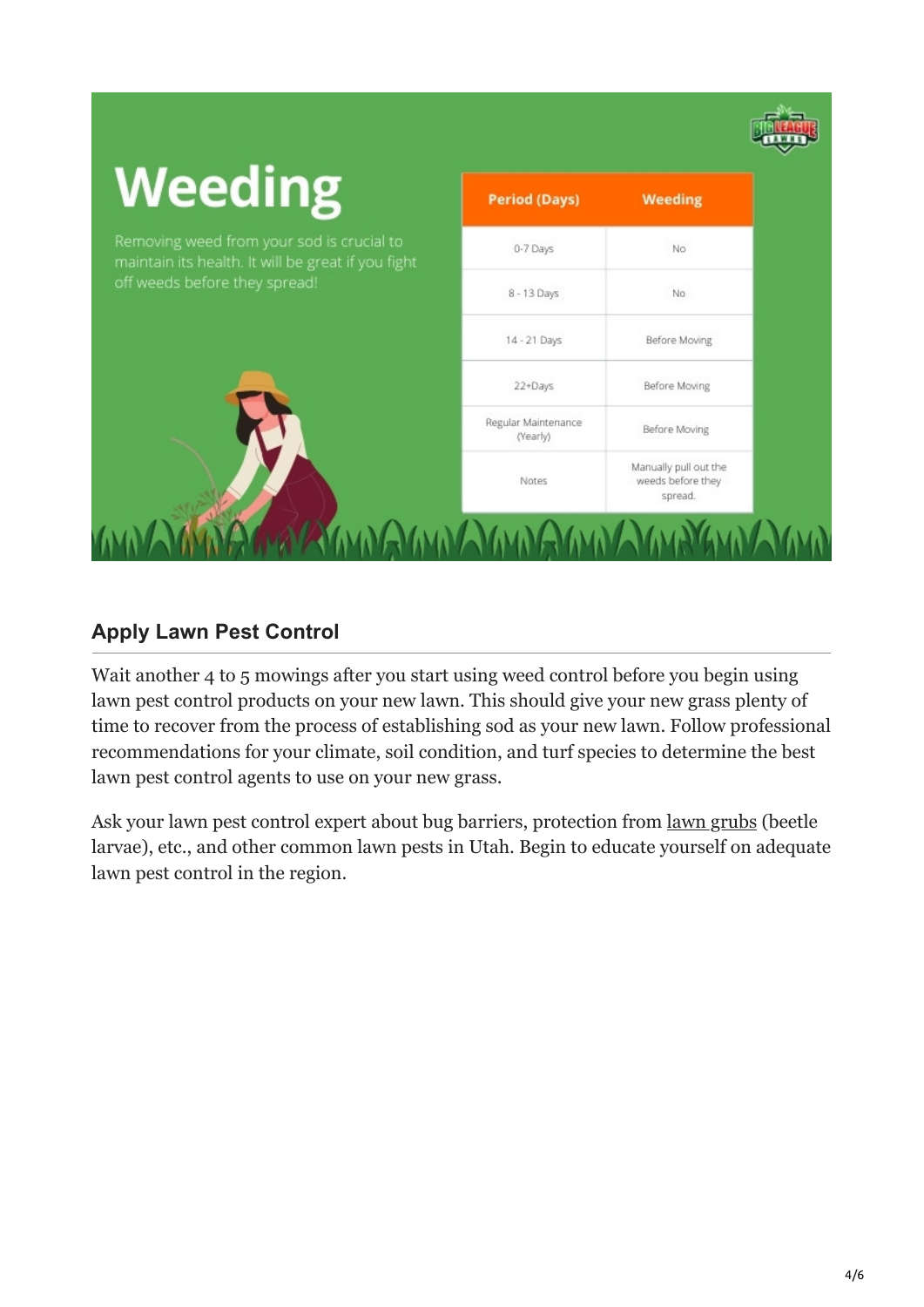| <b>Pest Control</b>                                                                         | <b>Period (Days)</b>            | Fertilize/<br><b>Topdress</b>                                            |
|---------------------------------------------------------------------------------------------|---------------------------------|--------------------------------------------------------------------------|
| Lawn pest control will help protect from lawn<br>grubs (beetle larvae), etc, and other lawn | 0-7 Days                        | No.                                                                      |
| pests. Follow professional recommendations<br>for better results.                           | 8 - 13 Days                     | No                                                                       |
|                                                                                             | 14 - 21 Days                    | No                                                                       |
|                                                                                             | Day 30                          | After Mowing                                                             |
|                                                                                             | Regular Maintenance<br>(Yearly) | After Mowing                                                             |
|                                                                                             | Notes                           | Take climate, soil condition,<br>and turf species into<br>consideration. |

#### **Use the Right Fertilizer for Grass in Utah**

[Lawn nutrients are a vital component of your new lawn care regimen. Knowing when to](https://gobigleague.com/lawn-fertilization-services-utah/) fertilize new sod is essential to growing thick, lush grass with a strong root system. *New* grass needs routine feeding with proper nutrients for it to grow strong during the first several months. It's important to know when to fertilize new grass.

Apply the first round of fertilizer about four weeks after laying your new sod. That will allow the sod sufficient time to recover from the trauma of the unrolling and installation and will ensure that it contains abundant hydration.

Ask your [grass cultivation specialist](https://gobigleague.com/why-choose-big-league-lawns/) about granular fertilizer with the best formulaic specifications for new lawns in the Utah climate and for your soil condition. Ask about organic nutrient solutions for grass that are best suited for your particular lawn's needs.